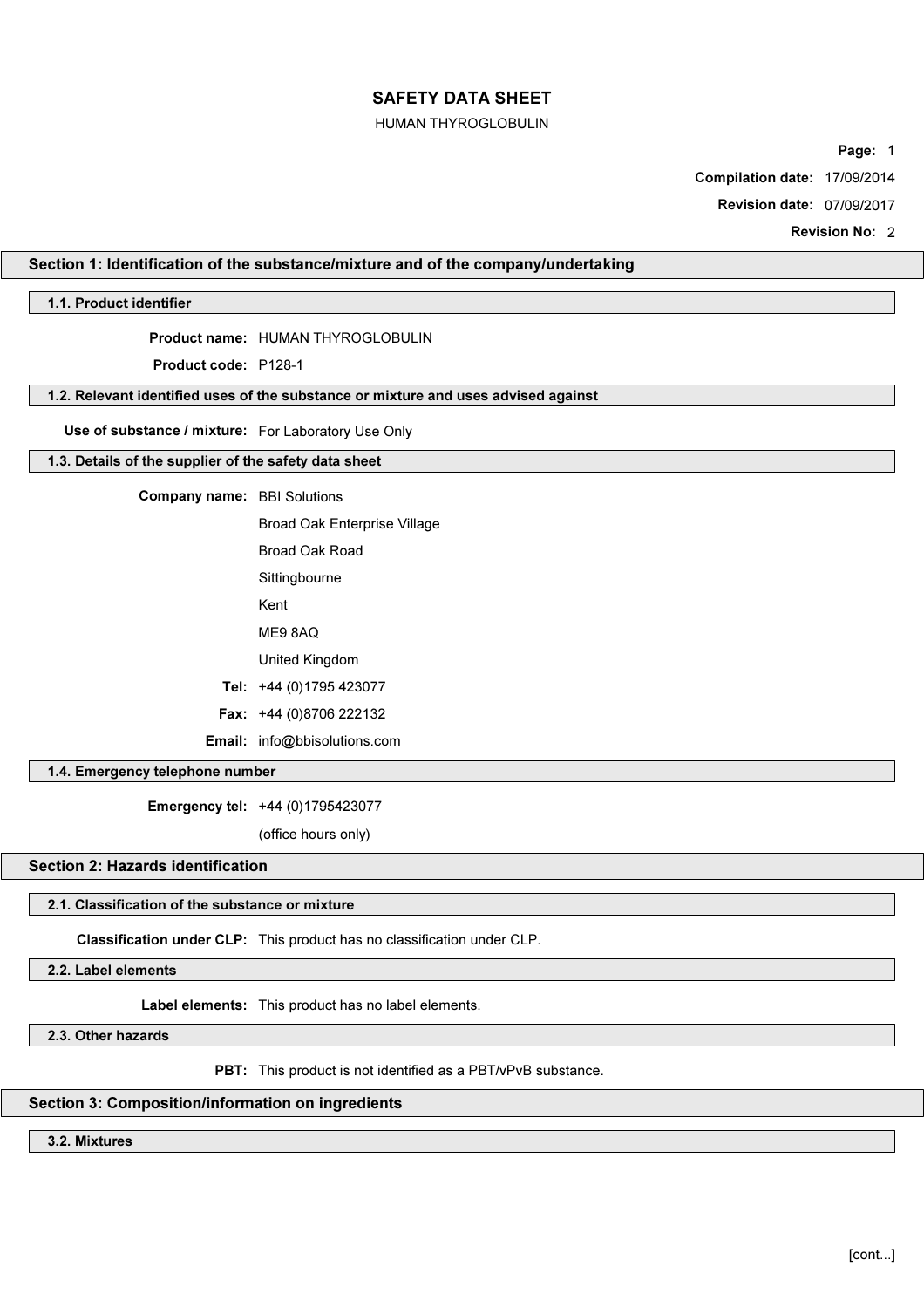#### HUMAN THYROGLOBULIN

Page: 2

#### Non-classified ingredients:

#### AMMONIUM BICARBONATE

| <b>EINECS</b>           | CAS       | <b>CHIP Classification</b> | <b>CLP Classification</b> | Percent |
|-------------------------|-----------|----------------------------|---------------------------|---------|
| 213-911-5               | 1066-33-7 | $\overline{\phantom{0}}$   | ' Acute Tox. 4: H302      | 0.100%  |
| NON IDENTIFIED PROTEINS |           |                            |                           |         |

| n/a | n/a |  |  | $0.100\%$ |
|-----|-----|--|--|-----------|
|-----|-----|--|--|-----------|

# Section 4: First aid measures

#### 4.1. Description of first aid measures

Skin contact: Wash immediately with plenty of soap and water. Consult a doctor if necessary

Eye contact: Bathe the eye with running water for 15 minutes. Consult a doctor if necessary

Ingestion: Wash out mouth with water. Consult a doctor in case of complaint

Inhalation: Not applicable.

## 4.2. Most important symptoms and effects, both acute and delayed

Skin contact: There may be mild irritation at the site of contact.

Eye contact: There may be irritation and redness.

Ingestion: It is unlikely that this substance will be swallowed due to its physical properties.

Inhalation: No data available.

4.3. Indication of any immediate medical attention and special treatment needed

# Section 5: Fire-fighting measures

# 5.1. Extinguishing media

Extinguishing media: Suitable extinguishing media for the surrounding fire should be used.

### 5.2. Special hazards arising from the substance or mixture

Exposure hazards: no data available

# 5.3. Advice for fire-fighters

Advice for fire-fighters: Wear self-contained breathing apparatus. Wear protective clothing to prevent contact

with skin and eyes.

### Section 6: Accidental release measures

#### 6.1. Personal precautions, protective equipment and emergency procedures

Personal precautions: Refer to section 8 of SDS for personal protection details.

# 6.2. Environmental precautions

Environmental precautions: Do not discharge into drains or rivers.

#### 6.3. Methods and material for containment and cleaning up

Clean-up procedures: Wipe up with absorbent towel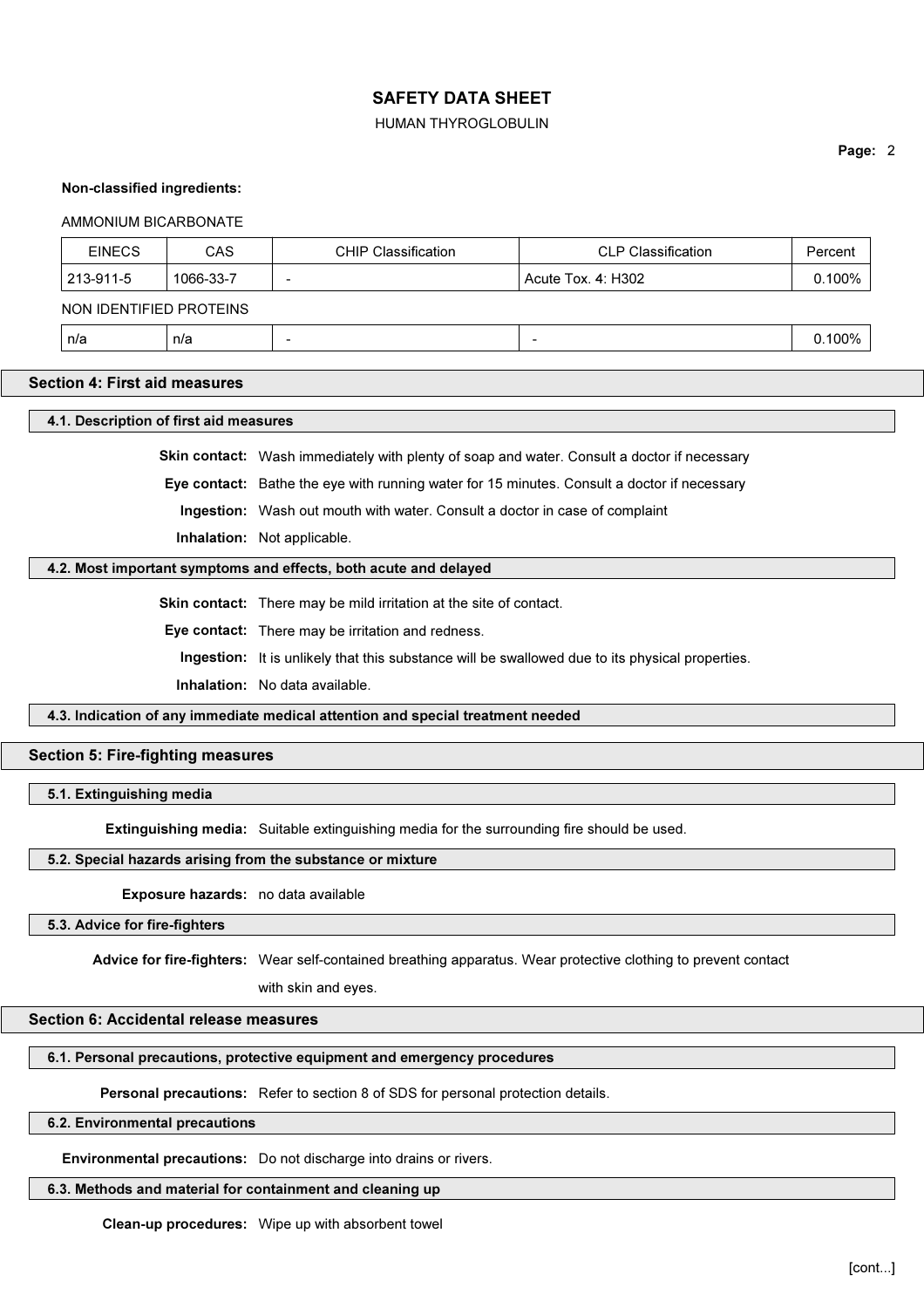### HUMAN THYROGLOBULIN

Page: 3

#### 6.4. Reference to other sections

# Section 7: Handling and storage

# 7.1. Precautions for safe handling

Handling requirements: For human source material, handle as if containing infectious material. Protect from

contamination. Wear personal protective equipment.

# 7.2. Conditions for safe storage, including any incompatibilities

Storage conditions: Store at 2-8°C

Suitable packaging: Must only be kept in original packaging.

#### 7.3. Specific end use(s)

Specific end use(s): For Research and Manufacturing only.

# Section 8: Exposure controls/personal protection

8.1. Control parameters

Workplace exposure limits: No data available.

DNEL/PNEC Values

DNEL / PNEC No data available.

# 8.2. Exposure controls

|                                            | <b>Engineering measures:</b> Recommended use within a microbiological safety cabinet       |
|--------------------------------------------|--------------------------------------------------------------------------------------------|
|                                            | <b>Respiratory protection:</b> Respiratory protection not required.                        |
| <b>Hand protection:</b> Protective gloves. |                                                                                            |
|                                            | Eye protection: Safety glasses with side-shields.                                          |
|                                            | <b>Skin protection:</b> Protective clothing with elasticated cuffs and closed neck.        |
|                                            | <b>Environmental:</b> Prevent from entering in public sewers or the immediate environment. |

# Section 9: Physical and chemical properties

#### 9.1. Information on basic physical and chemical properties

|                                                         | <b>State: Powder</b>                           |                                                   |                                  |        |
|---------------------------------------------------------|------------------------------------------------|---------------------------------------------------|----------------------------------|--------|
| <b>Colour: White</b>                                    |                                                |                                                   |                                  |        |
|                                                         | <b>Odour: Odourless</b>                        |                                                   |                                  |        |
| <b>Evaporation rate:</b> No data available.             |                                                |                                                   |                                  |        |
|                                                         | Oxidising: No data available.                  |                                                   |                                  |        |
| Solubility in water: No data available.                 |                                                |                                                   |                                  |        |
|                                                         | Viscosity: No data available.                  |                                                   |                                  |        |
| Boiling point/range <sup>o</sup> C: No data available.  |                                                | <b>Melting point/range °C:</b> No data available. |                                  |        |
| <b>Flammability limits %: lower:</b> No data available. |                                                |                                                   | <b>upper:</b> No data available. |        |
|                                                         | Flash point <sup>o</sup> C: No data available. | Part.coeff. n-octanol/water: No data available.   |                                  |        |
| Autoflammability <sup>°</sup> C: No data available.     |                                                | Vapour pressure: No data available.               |                                  |        |
|                                                         | Relative density: No data available.           |                                                   |                                  | [cont] |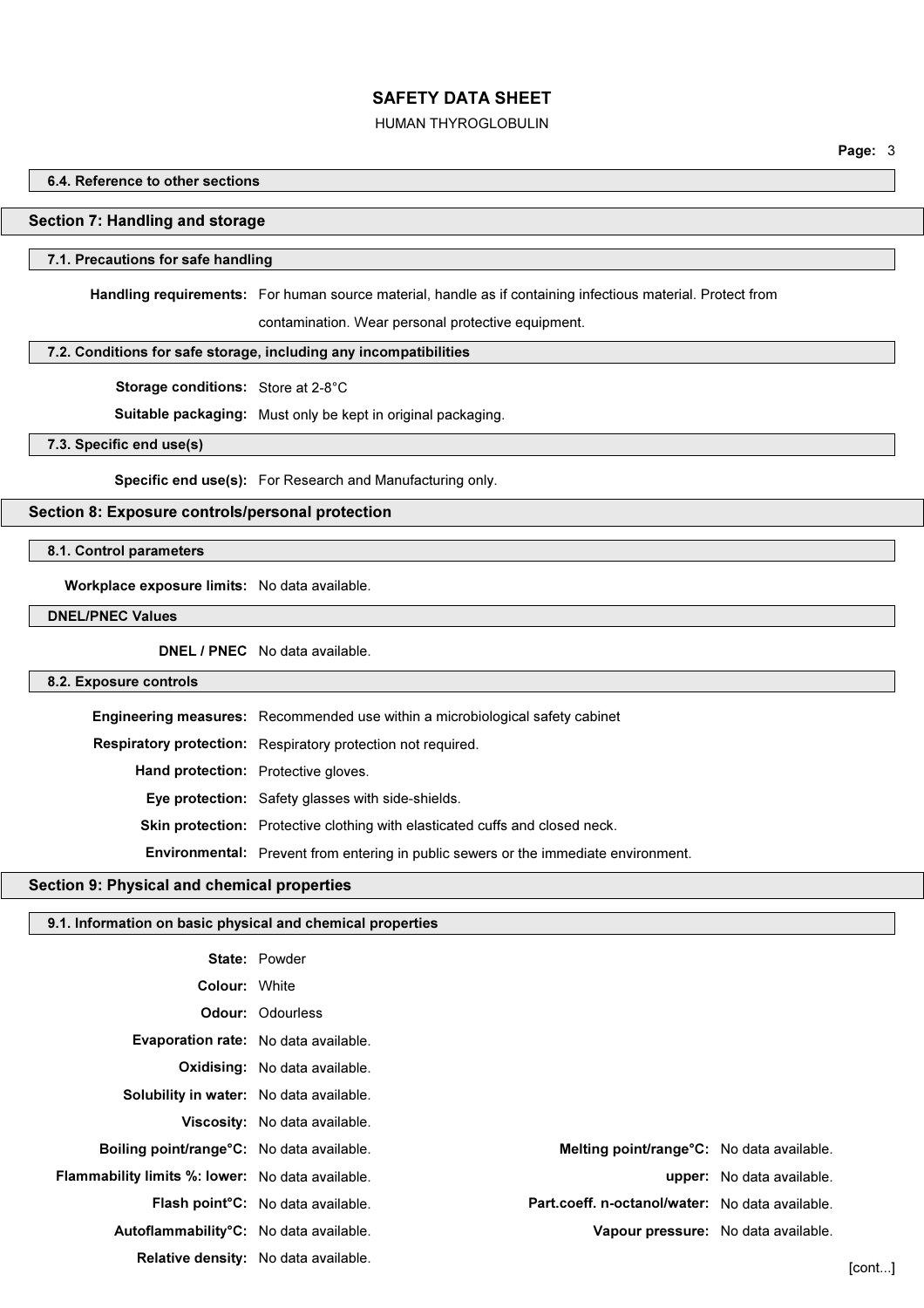### HUMAN THYROGLOBULIN

Page: 4

pH: Approx. 7

VOC g/l: No data available.

9.2. Other information

Other information: No data available.

### Section 10: Stability and reactivity

10.1. Reactivity

Reactivity: Stable under recommended transport or storage conditions.

10.2. Chemical stability

Chemical stability: No data available.

# 10.3. Possibility of hazardous reactions

Hazardous reactions: No data available.

10.4. Conditions to avoid

Conditions to avoid: No data available

10.5. Incompatible materials

Materials to avoid: No data available.

#### 10.6. Hazardous decomposition products

Haz. decomp. products: Nature of decomposition products is not known

#### Section 11: Toxicological information

# 11.1. Information on toxicological effects

Toxicity values: No data available.

Symptoms / routes of exposure

Skin contact: There may be mild irritation at the site of contact. Eye contact: There may be irritation and redness. Ingestion: It is unlikely that this substance will be swallowed due to its physical properties. Inhalation: No data available. Other information: Eyes : May cause eye irritation Skin: May be absorbed through skin. May cause skin irritation In the event of exposure, and conditions are presented seek medical advise.

# Section 12: Ecological information

# 12.1. Toxicity

Ecotoxicity values: No data available.

## 12.2. Persistence and degradability

#### 12.3. Bioaccumulative potential